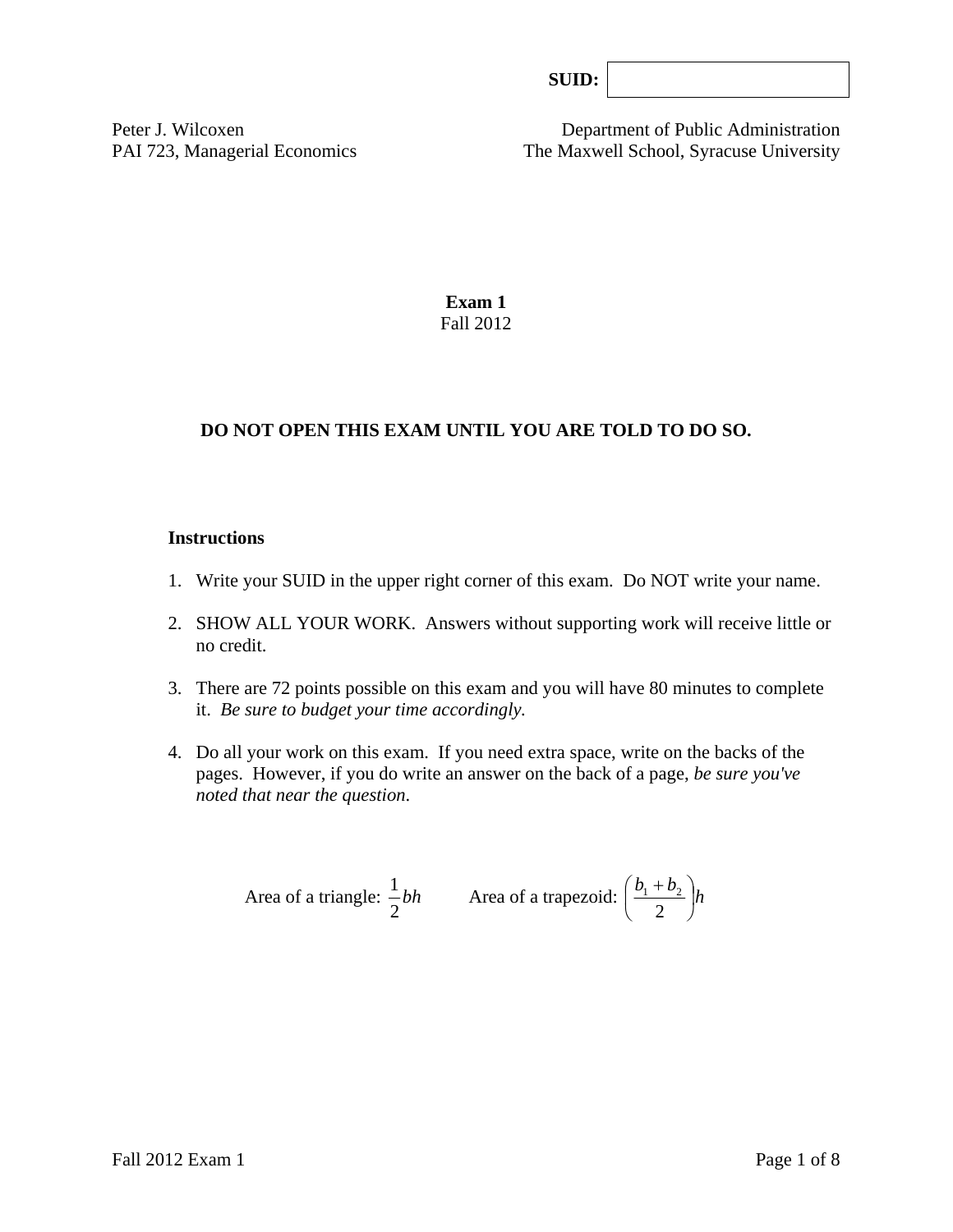# **Part 1 (24 points)**

A good is purchased by two groups of buyers. There are 10 type-A buyers and 100 type-B buyers. The willingness to pay for an individual of each type is shown below. Also shown is the willingness to accept for all suppliers in the market.

| Individual type-A buyer: | $WTPai = 200 - Qai$    |
|--------------------------|------------------------|
| Individual type-B buyer: | $WTPbi = 200 - 10*Qbi$ |
| Suppliers as a group:    | $WTA = 80 + (1/100)*Q$ |

(a) *12 points.* Please compute: the market equilibrium price and quantity and the quantity purchased by an individual buyer of each type. Illustrate your results with an appropriate graph.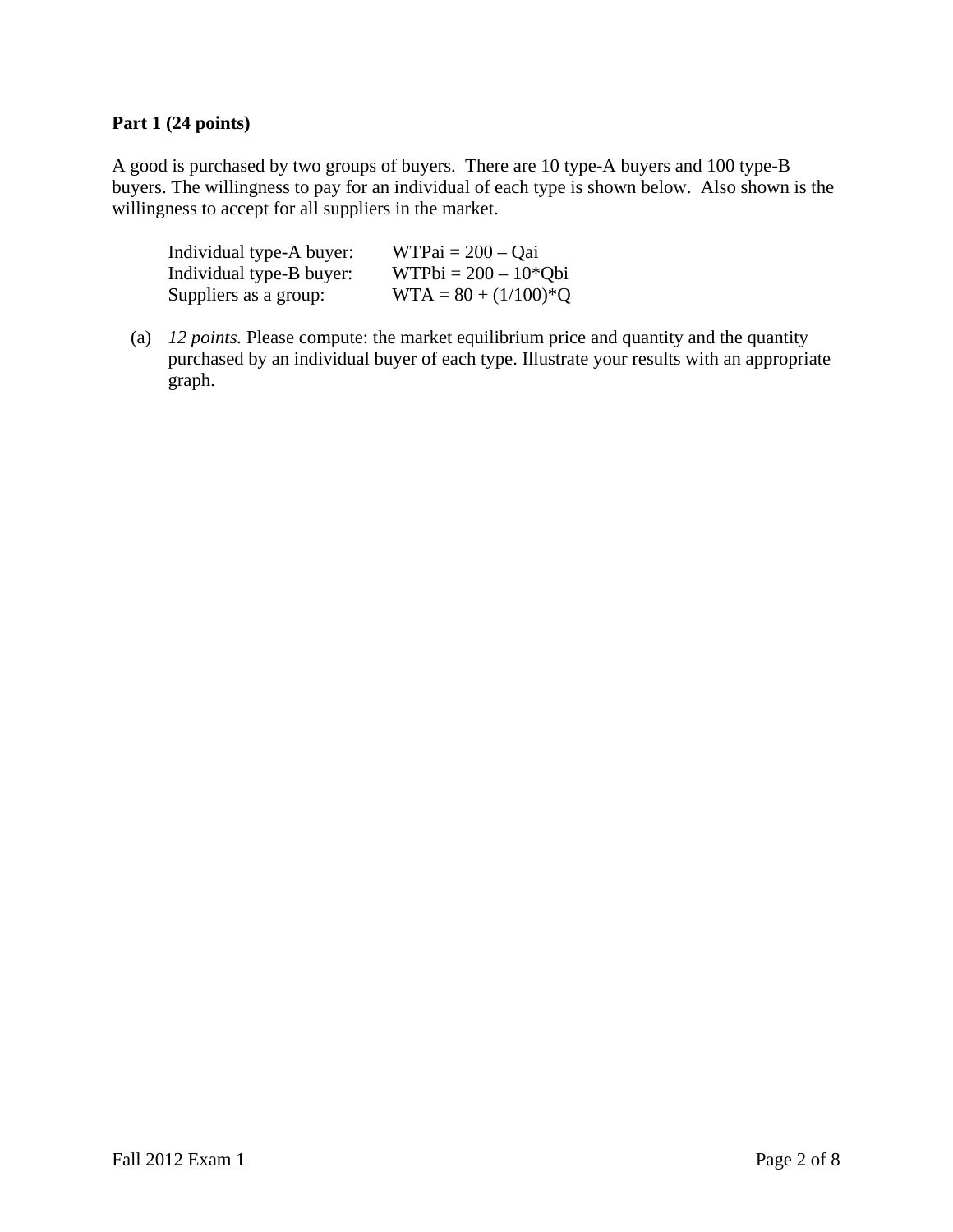### **Part 1, continued**

Now suppose the government wishes to increase consumption of the good and establishes a subsidy of \$12 per unit sold.

(b) *12 points.* Please compute: the new equilibrium price and quantity; the new quantity consumed by an individual buyer of each type; the change in CS for an individual buyer of each type; the total change in CS, PS and government revenue; and the deadweight loss. Please illustrate your individual CS calculations and your PS calculation with appropriate graphs. *Please note that an extra page has been provided to give you more space.*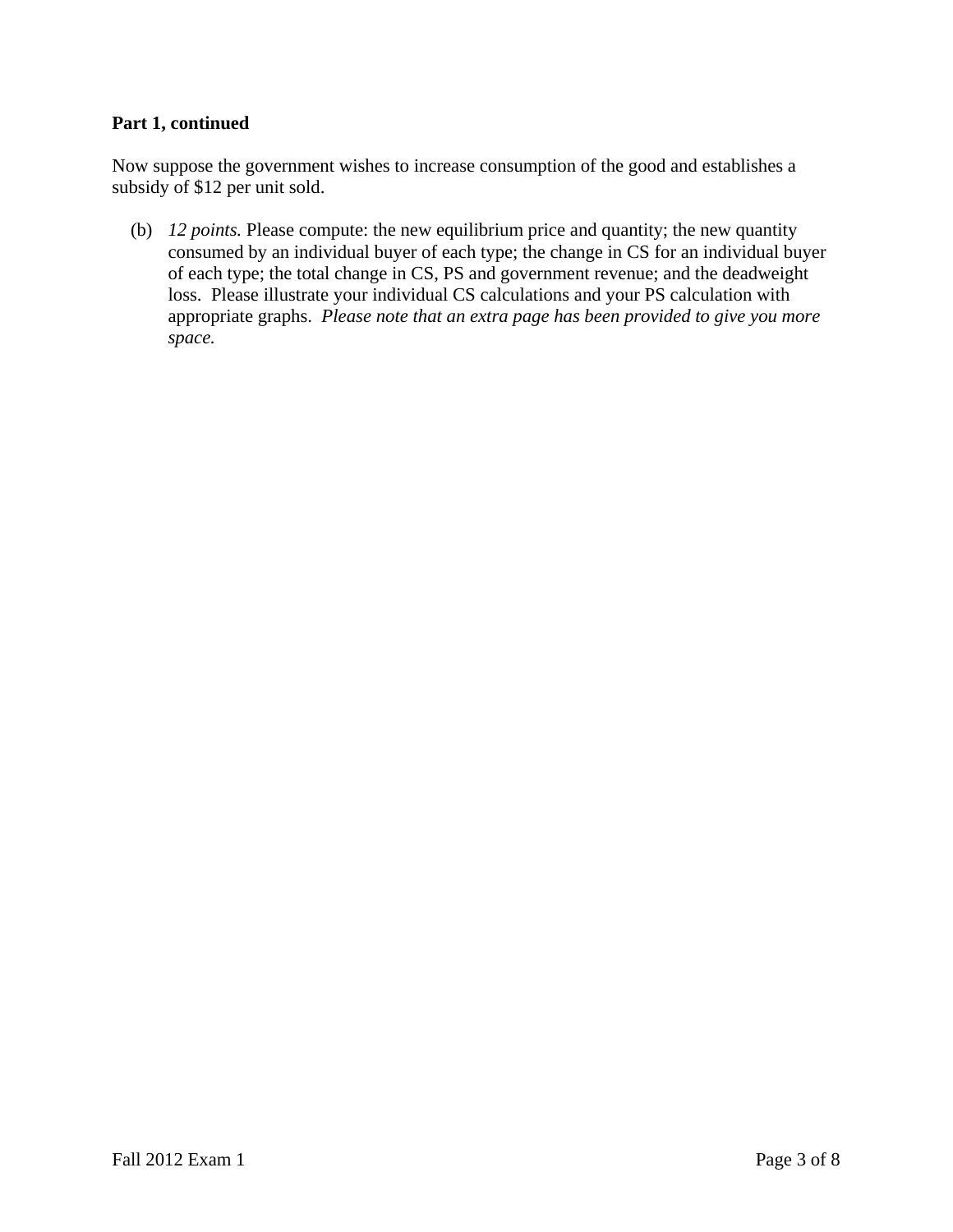# **Part 1, continued.**

Extra space for part 1(b).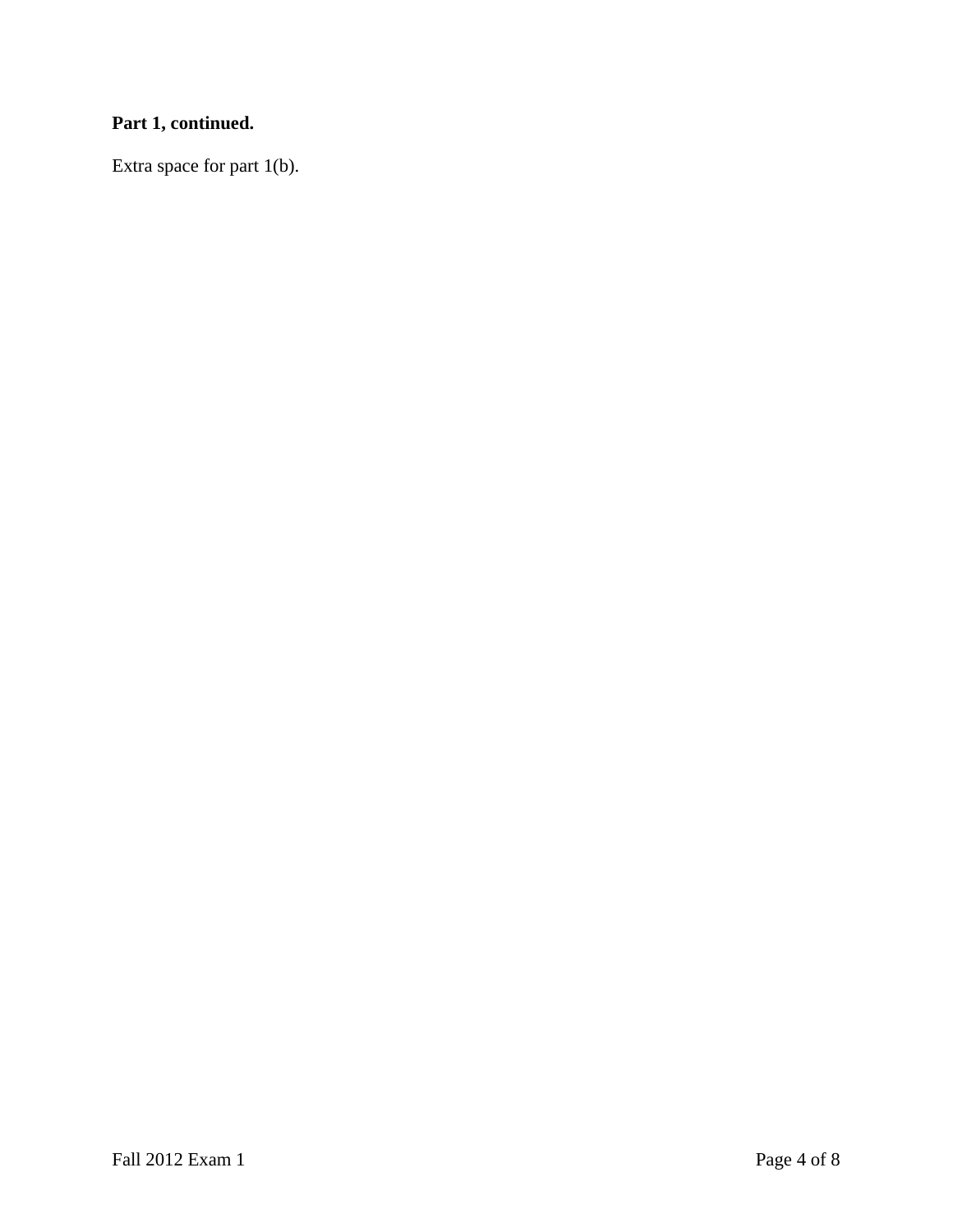# **Part 2 (12 points)**

A government is concerned about two products, C and D. Product C is produced using a clean new production process that creates little pollution. Product D is produced using an older and dirtier process that creates a lot of pollution. The government would like to shift the economy away from D and toward C.

The following facts are known about the markets. The supply of C is perfectly elastic at WTAc=\$25; the supply of D is also perfectly elastic but at WTAd=\$10. Initially, there are no taxes or subsidies and both markets are in equilibrium with  $Qc = 400$  and  $Qd = 1000$ . The elasticity of demand for C is known to be -1 and the elasticity of demand for D is known to be -2.

An analyst has proposed imposing a \$2 tax on each unit of D and using the additional revenue to provide a \$5 subsidy for each unit of C. The analyst claims the policy will reduce Qd and increase Qc, and will pay for itself in the sense that the amount of revenue raised in the D market will be exactly enough to provide the subsidy in C. Is the analyst correct?

 (a) *12 points*. Using the information above, please calculate: the new price and quantity in each market if the policy were imposed; the total revenue that would be raised in the D market; the total cost of the subsidy in the C market; and the overall effect on the government's budget.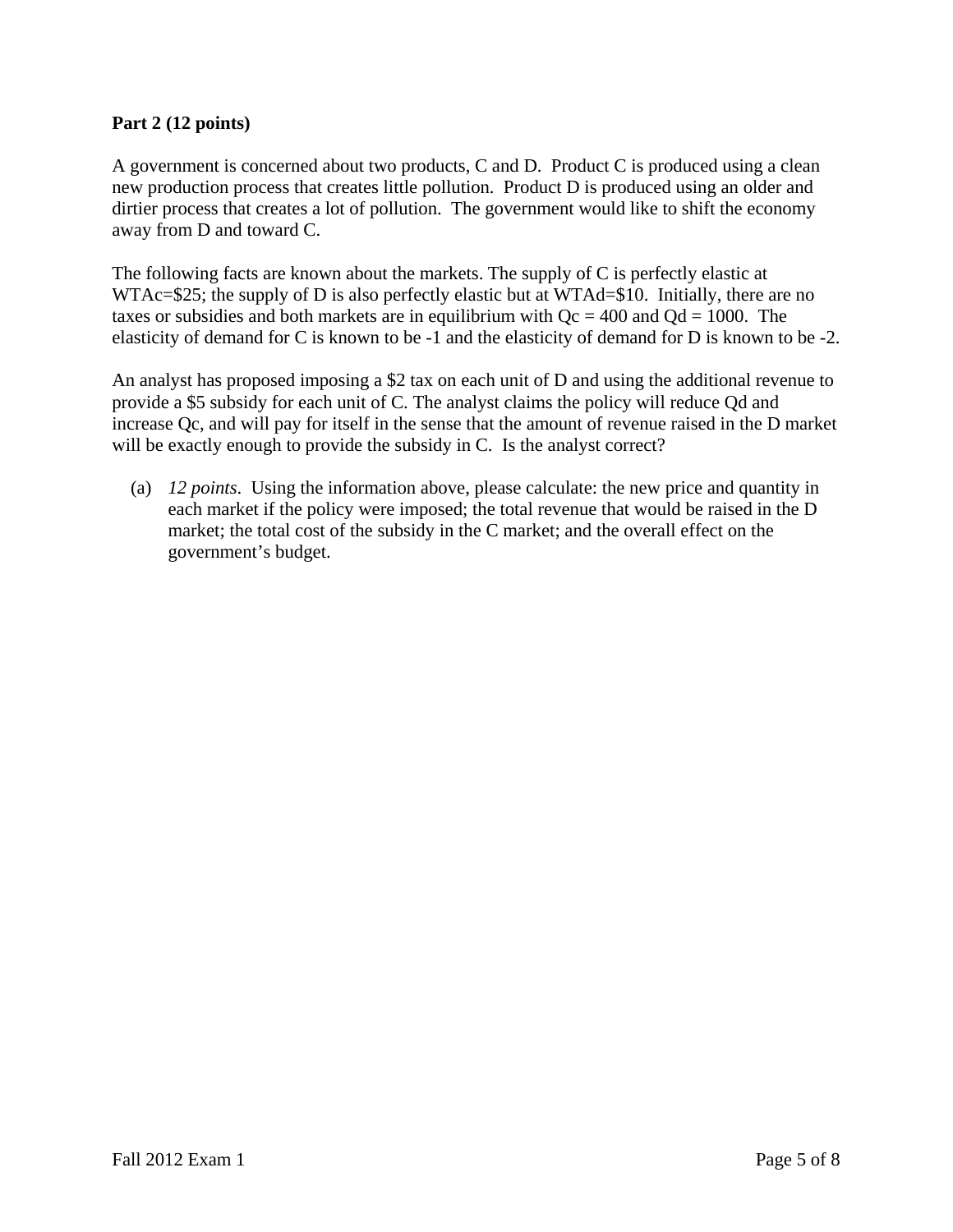# **Part 3 (12 points)**

A government is considering imposing a \$10 tariff on a particular good. Initially, there is no tariff in effect, 500 units of the good are produced by domestic firms, and a total of 1000 units are demanded over all. The elasticity of supply is known to be 1 for domestic firms and the supply by foreign firms is perfectly elastic at a WTAf=\$50. The elasticity of demand is known to be -0.5.

 (a) *12 points.* Please determine the effects of the tariff. What will be the new amount of domestic production? The new total consumption? The new amount of imports? Then compute the change in PS for domestic firms, the change in CS, the amount of revenue and the DWL.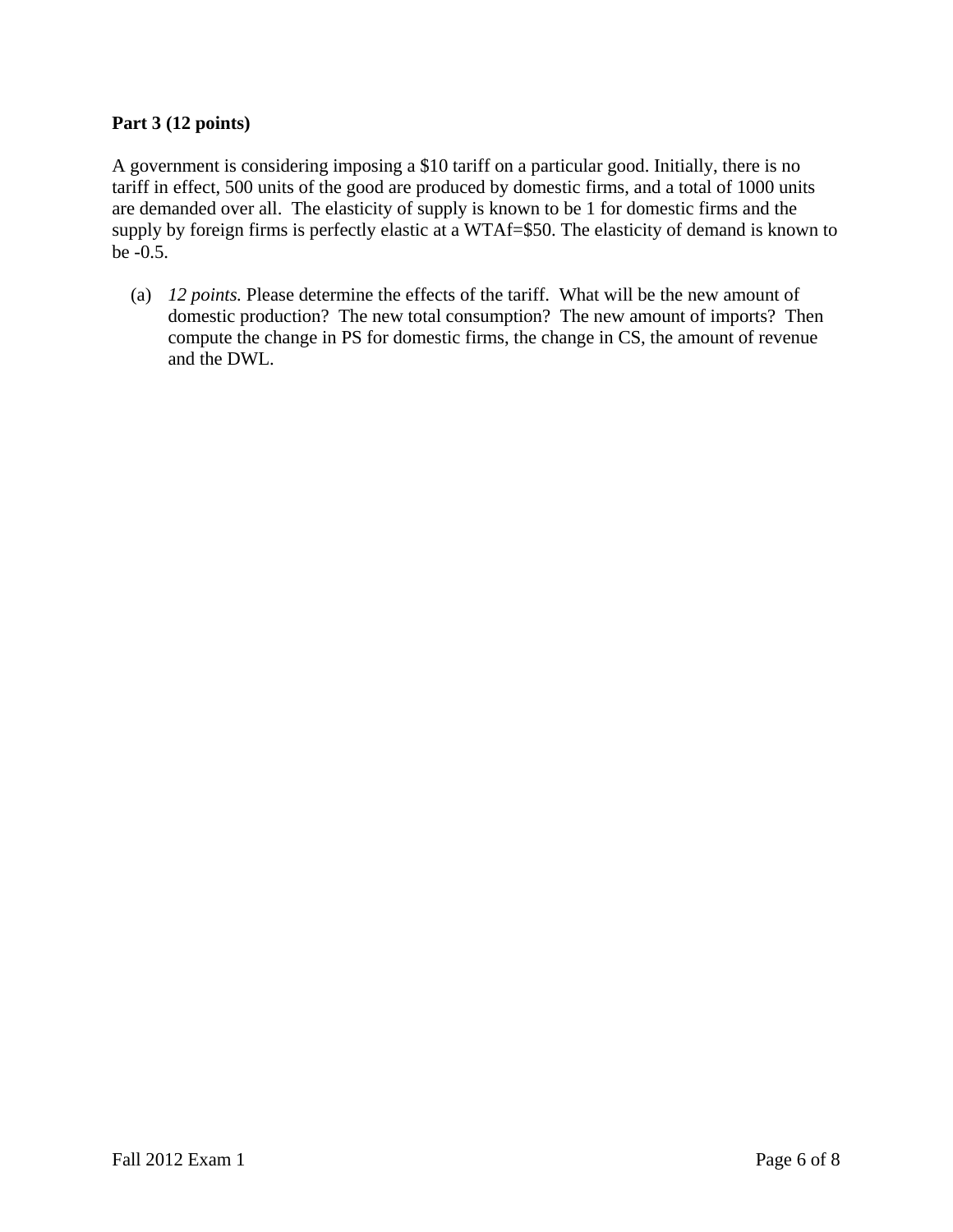## **Part 4 (12 points)**

A city government has a rent control ordinance in place and is considering removing it. The maximum rent is currently set to 1500 and the following additional information is available about the market:

Market  $W2P = 6000 - Q$ Market  $W2A = 1000 + (1/4)*Q$ Current rent ceiling: 1500

(a) *12 points*. Please determine: the quantity exchanged in the market now, while the control is in effect; the market price and quantity without the ceiling; and the change in CS, PS and overall social surplus from removing the ceiling. Briefly explain who gains and who loses from removing the ceiling. Is the ceiling good for tenants overall?